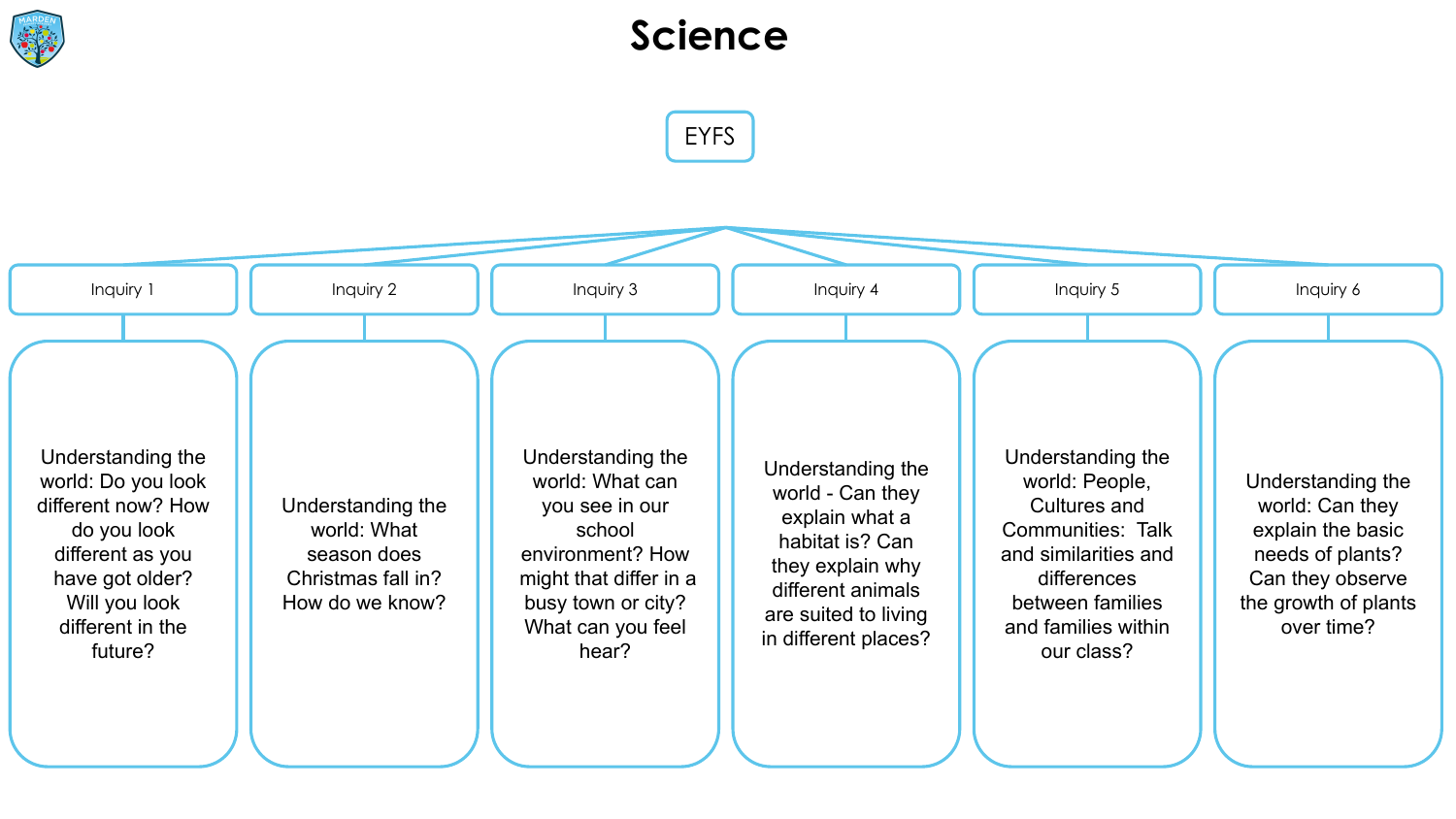

## Science **V1**

| <b>Observing Closely</b><br>Can they talk about what they see,<br>touch, smell, hear or taste?<br>Can they use simple equipment to help<br>them make observations?                                                                                             |                                                                                                                                                                                                                                                                                                                                                                                                                                                                                                                                                                                                                                                                          | <b>Performing Tests</b><br>Can they perform a simple test?<br>Can they tell other people about what<br>they have done?                                                                                                                                                  | <b>Identifying and Classifying</b><br>Can they identify and classify things<br><b>Recording Findings</b><br>they observe?<br>Can they show their work using<br>Can they think of some questions?<br>pictures, labels and captions?<br>Can they answer some scientific<br>Can they record their findings using<br>questions?<br>standard units?<br>Can they give a simple reason for their<br>Can they put some<br>answers?<br>information in a chart or table?<br>Can they explain what they have<br>found out? |                                                                                                                                                                                                                                                                                                                                                                                                                                                                                                                                                                                                                                                                                                                                                   |                                                                                                                                                                                                                                                                                                                                                                                     |
|----------------------------------------------------------------------------------------------------------------------------------------------------------------------------------------------------------------------------------------------------------------|--------------------------------------------------------------------------------------------------------------------------------------------------------------------------------------------------------------------------------------------------------------------------------------------------------------------------------------------------------------------------------------------------------------------------------------------------------------------------------------------------------------------------------------------------------------------------------------------------------------------------------------------------------------------------|-------------------------------------------------------------------------------------------------------------------------------------------------------------------------------------------------------------------------------------------------------------------------|-----------------------------------------------------------------------------------------------------------------------------------------------------------------------------------------------------------------------------------------------------------------------------------------------------------------------------------------------------------------------------------------------------------------------------------------------------------------------------------------------------------------|---------------------------------------------------------------------------------------------------------------------------------------------------------------------------------------------------------------------------------------------------------------------------------------------------------------------------------------------------------------------------------------------------------------------------------------------------------------------------------------------------------------------------------------------------------------------------------------------------------------------------------------------------------------------------------------------------------------------------------------------------|-------------------------------------------------------------------------------------------------------------------------------------------------------------------------------------------------------------------------------------------------------------------------------------------------------------------------------------------------------------------------------------|
| Inquiry 1                                                                                                                                                                                                                                                      | Inquiry 2                                                                                                                                                                                                                                                                                                                                                                                                                                                                                                                                                                                                                                                                | Inquiry 3                                                                                                                                                                                                                                                               | Inquiry 4                                                                                                                                                                                                                                                                                                                                                                                                                                                                                                       | Inquiry 5                                                                                                                                                                                                                                                                                                                                                                                                                                                                                                                                                                                                                                                                                                                                         | Inquiry 6                                                                                                                                                                                                                                                                                                                                                                           |
| Animals Including<br>Humans:<br>Can they name the parts<br>of the human body that<br>they can see?<br>Can they draw & label<br>basic parts of the human<br>body?<br>Can they identify the<br>main parts of the human<br>body and link them to<br>their senses? | Everyday Materials:<br>Can they distinguish between an object<br>and the material from which it is made?<br>Can they describe materials using their<br>senses?<br>Can they describe materials using their<br>senses, using specific scientific words?<br>Can they explain what material objects<br>are made from?<br>Can they explain why a material might<br>be useful for a specific job?<br>Can they name some different<br>everyday materials? e.g. wood, plastic,<br>metal, water and rock<br>Can they sort materials into groups by<br>a given criteria?<br>Can they explain how solid shapes can<br>be changed by squashing, bending,<br>twisting and stretching? | Seasonal Changes<br>Can they observe<br>changes across the four<br>seasons?<br>Can they name the four<br>seasons in order?<br>Can they observe and<br>describe weather<br>associated with the<br>seasons?<br>Can they observe and<br>describe how day length<br>varies? | Everyday Materials:<br>Can they describe things<br>that are similar and different<br>between materials?<br>Can they explain what<br>happens to certain<br>materials when they are<br>heated, e.g. bread, ice,<br>chocolate?<br>Can they explain what<br>happens to certain<br>materials when they are<br>cooled, e.g. jelly, heated<br>chocolate?                                                                                                                                                               | Animals Including<br>Humans:<br>Can they point out some of the<br>differences between different animals?<br>Can they sort photographs of living<br>things and non-living things?<br>Can they identify and name a variety of<br>common animals? (birds, fish<br>amphibians, reptiles, mammals,<br>invertebrates)<br>Can they describe how an animal is<br>suited to its environment?<br>Can they identify and name a variety of<br>common animals that are carnivores.<br>herbivores and omnivores?<br>Can they name the parts of an animal's<br>body?<br>Can they name a range of domestic<br>animals?<br>Can they classify animals by what they<br>eat? (carnivore, herbivore, omnivore)<br>Can they compare the bodies of<br>different animals? | Plants: Can they name<br>the petals, stem, leaf,<br>bulb, flower, seed, stem<br>and root of a plant? Can<br>they identify and name a<br>range of common plants<br>and trees? Can they<br>recognise deciduous<br>and evergreen trees?<br>Can they name the<br>trunk, branches and root<br>of a tree? Can they<br>describe the parts of a<br>plant (roots, stem,<br>leaves, flowers)? |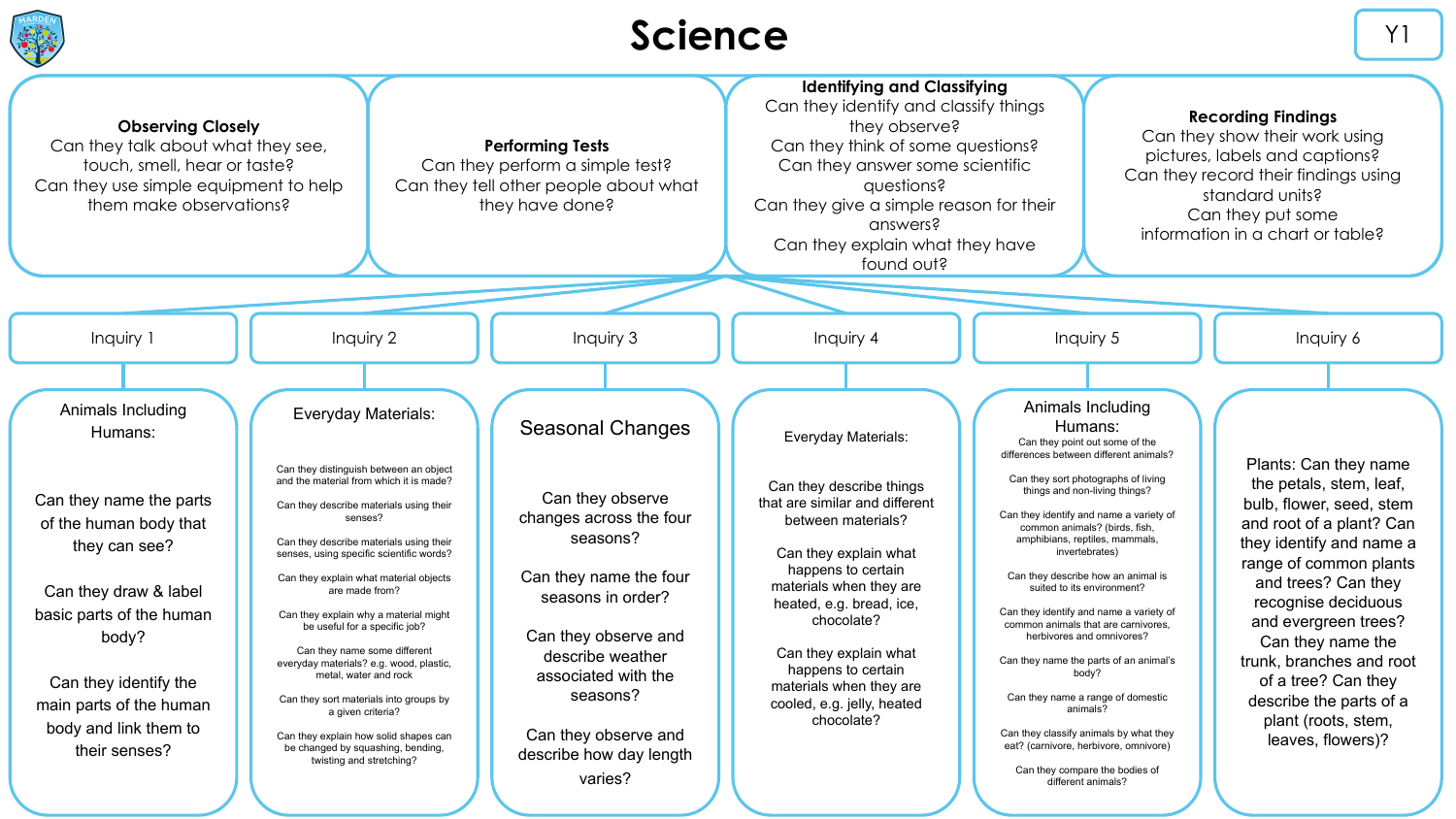

## Science  $\begin{bmatrix} \gamma_2 & \gamma_1 & \gamma_2 \\ \gamma_2 & \gamma_3 & \gamma_4 \end{bmatrix}$

| <b>Observing Closely</b><br>Can they use sight, touch, smell, hear<br>or taste to help them answer<br>questions?<br>Can they use some scientific words to<br>describe what they have seen and<br>measured?<br>Can they compare several things?                                                                                                                                                                                                                                                                                                | <b>Performing Tests</b><br>Can they carry out a simple fair test?<br>Can they explain why it might not be<br>fair to compare two things?<br>Can they say whether things<br>happened as they expected?<br>Can they suggest how to find things<br>0.115<br>Can they use prompts to find things<br>outs                                                                                                                                                                                                                                                                                                                                                                                                                                                                                                            | <b>Identifying and Classifying</b><br>Can they organise things into groups?<br>Can they find simple patterns (or<br>associations)?<br>Can they identify animals and plants by<br>specific criteria, eg, lay eggs or not;<br>have feathers or not?                                                                                                                                                                                                                                                                                                                                                                                                                    |                                                                                                                                                                                                                                               | <b>Recording Findings</b><br>Can they use text, diagrams, pictures,<br>charts and/or tables to record their<br>observations?<br>Can they measure using simple<br>equipment?                                                                                                                                                                                                                                                                                                                                     |
|-----------------------------------------------------------------------------------------------------------------------------------------------------------------------------------------------------------------------------------------------------------------------------------------------------------------------------------------------------------------------------------------------------------------------------------------------------------------------------------------------------------------------------------------------|-----------------------------------------------------------------------------------------------------------------------------------------------------------------------------------------------------------------------------------------------------------------------------------------------------------------------------------------------------------------------------------------------------------------------------------------------------------------------------------------------------------------------------------------------------------------------------------------------------------------------------------------------------------------------------------------------------------------------------------------------------------------------------------------------------------------|----------------------------------------------------------------------------------------------------------------------------------------------------------------------------------------------------------------------------------------------------------------------------------------------------------------------------------------------------------------------------------------------------------------------------------------------------------------------------------------------------------------------------------------------------------------------------------------------------------------------------------------------------------------------|-----------------------------------------------------------------------------------------------------------------------------------------------------------------------------------------------------------------------------------------------|-----------------------------------------------------------------------------------------------------------------------------------------------------------------------------------------------------------------------------------------------------------------------------------------------------------------------------------------------------------------------------------------------------------------------------------------------------------------------------------------------------------------|
|                                                                                                                                                                                                                                                                                                                                                                                                                                                                                                                                               |                                                                                                                                                                                                                                                                                                                                                                                                                                                                                                                                                                                                                                                                                                                                                                                                                 |                                                                                                                                                                                                                                                                                                                                                                                                                                                                                                                                                                                                                                                                      |                                                                                                                                                                                                                                               |                                                                                                                                                                                                                                                                                                                                                                                                                                                                                                                 |
| Inquiry 1<br>Inquiry 2                                                                                                                                                                                                                                                                                                                                                                                                                                                                                                                        | Inquiry 3                                                                                                                                                                                                                                                                                                                                                                                                                                                                                                                                                                                                                                                                                                                                                                                                       | Inquiry 4                                                                                                                                                                                                                                                                                                                                                                                                                                                                                                                                                                                                                                                            | Inquiry 5                                                                                                                                                                                                                                     | Inquiry 6                                                                                                                                                                                                                                                                                                                                                                                                                                                                                                       |
|                                                                                                                                                                                                                                                                                                                                                                                                                                                                                                                                               |                                                                                                                                                                                                                                                                                                                                                                                                                                                                                                                                                                                                                                                                                                                                                                                                                 |                                                                                                                                                                                                                                                                                                                                                                                                                                                                                                                                                                                                                                                                      |                                                                                                                                                                                                                                               |                                                                                                                                                                                                                                                                                                                                                                                                                                                                                                                 |
| Classifying and<br>Working scientifically:<br><b>Grouping Materials</b><br>Can they use sight,<br>Can they describe<br>touch, smell, hear<br>the simple physical<br>and taste to help<br>them answer<br>properties of a<br>questions?<br>variety of everyday<br>materials?<br>Can they compare<br>several things?<br>Can they compare<br>and group together<br>Can they use texts,<br>a variety of<br>diagrams and<br>pictures?<br>materials based on<br>their simple<br>Can they carry out a<br>physical<br>simple fair test?<br>properties? | Plants:<br>Can they observe and describe how<br>seeds and bulbs grow into mature<br>plants?<br>Can they find out & describe how<br>plants need water, light and a suitable<br>temperature to grow and stay healthy?<br>Can they describe what plants need to<br>survive?<br>Animals Including Humans<br>Can they describe what animals need<br>to survive?<br>Can they explain that animals grow and<br>reproduce?<br>Can they explain why animals have<br>offspring which grow into adults?<br>Can they describe the life cycle of<br>some living things? (e.g. egg, chick,<br>chicken)<br>Living Things and their Habitats<br>Can they explain the differences<br>between living and non-living things?<br>Can they describe some of the life<br>processes common to plants and<br>animals, including humans? | Classifying and Grouping<br>Materials:<br>Can they describe the properties<br>of different materials using<br>words like transparent or<br>opaque, flexible, etc.?<br>Can they sort materials into<br>groups and say why they have<br>sorted them in that way?<br>Can they say which materials<br>are natural and which are<br>man-made?<br><b>Changing Materials:</b><br>Can they explain how materials<br>are changed by heating and<br>cooling?<br>Can they explain how materials<br>are changed by bending, twisting<br>and stretching?<br>Can they tell which materials<br>cannot be changed back after<br>being heated, cooled, bent,<br>stretched or twisted? | Animals Including<br>Humans:<br>Can they explain the<br>basic needs of<br>animals, including<br>humans for survival?<br>(water, food, air)<br>Can they describe<br>why exercise,<br>balanced diet and<br>hygiene are important<br>for humans? | Living Things and their Habitats<br>Can they match certain living<br>things to the habitats they are<br>found in?<br>Can they explain the differences<br>between living and non-living<br>things?<br>Can they decide whether<br>something is living, dead or<br>non-living?<br>Can they describe how plants<br>and animals are suited to their<br>habitat?<br>Can they describe how a habitat<br>provides for the basic needs of<br>things living there?<br>Can they describe a range of<br>different habitats? |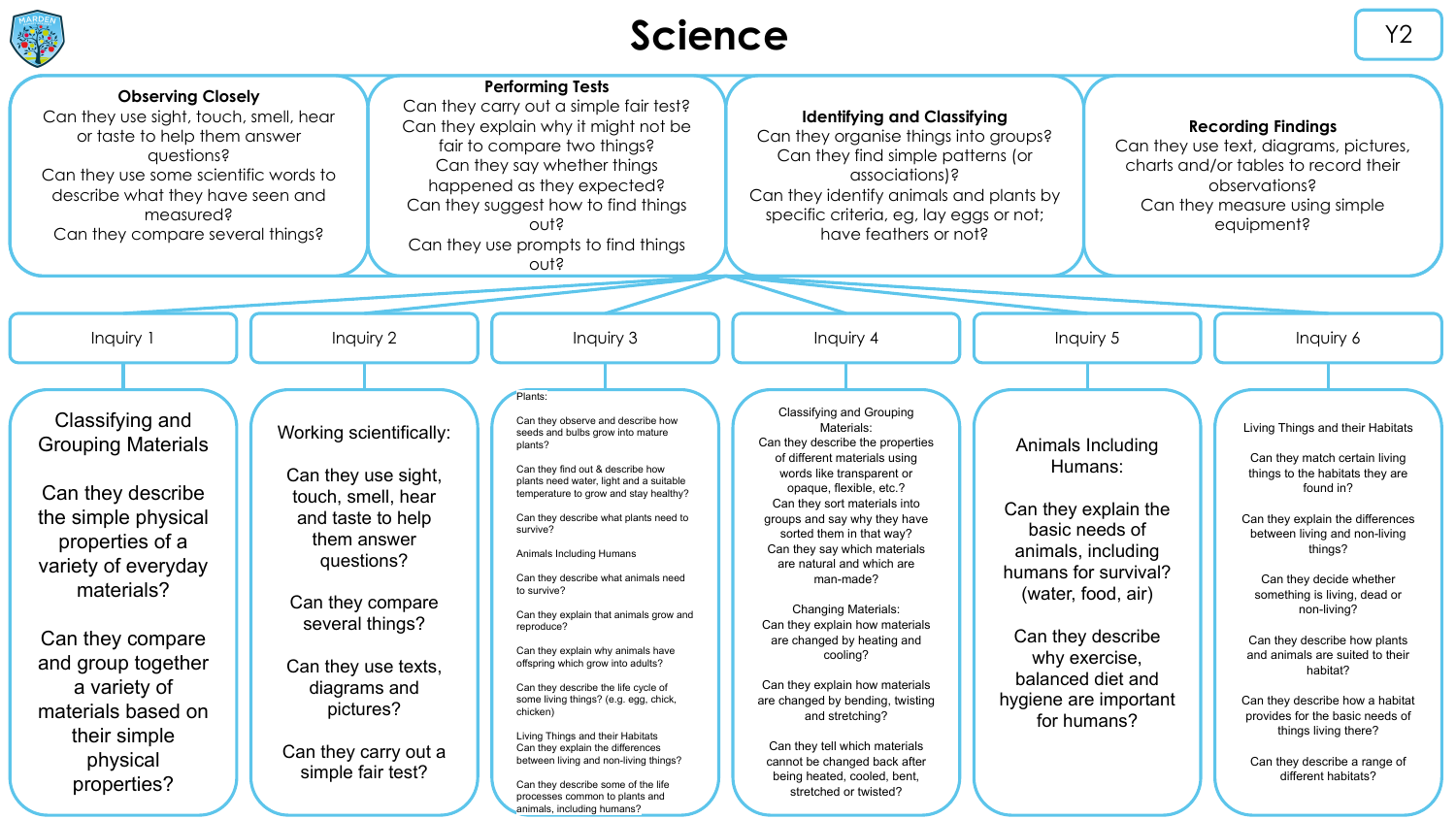

# Science **Y3**

| Planning<br>Can they use different ideas and suggest how to find<br>something out?<br>Can they make and record a prediction before<br>testina?<br>Can they plan a fair test and explain why it was fair?<br>Can they set up a simple fair test to make<br>comparisons?<br>Can they explain why they need to collect information<br>to answer a question?                                                                                                                                                                                                                                                                                                                                                                                                                                                                                                                          |                                                                                                                                                                                                                                                                                                                                                                                                                                                                                                                                                                                 | <b>Obtaining and Presenting Evidence</b><br>Can they measure using different equipment and units<br>of measure?<br>Can they record their observations in different ways?<br>labelled diagrams, charts etc<br>Can they describe what they have found using<br>scientific language?<br>Can they make accurate measurements using<br>standard units?                                                                                                                                                                                                                        |                                                                                                                                                                                                                                                                                                                                                                                              | <b>Considering Evidence and Evaluating</b><br>Can they explain what they have found out and use<br>their measurements to say whether it helps to answer<br>their question?<br>Can they use a range of equipment (including a<br>datalogger) in a simple test?                                                                                                                                                                                                                                                                                                                                          |                                                                                                                                                                                                                                                                                                                                                                                                                                                                                                                                 |
|-----------------------------------------------------------------------------------------------------------------------------------------------------------------------------------------------------------------------------------------------------------------------------------------------------------------------------------------------------------------------------------------------------------------------------------------------------------------------------------------------------------------------------------------------------------------------------------------------------------------------------------------------------------------------------------------------------------------------------------------------------------------------------------------------------------------------------------------------------------------------------------|---------------------------------------------------------------------------------------------------------------------------------------------------------------------------------------------------------------------------------------------------------------------------------------------------------------------------------------------------------------------------------------------------------------------------------------------------------------------------------------------------------------------------------------------------------------------------------|--------------------------------------------------------------------------------------------------------------------------------------------------------------------------------------------------------------------------------------------------------------------------------------------------------------------------------------------------------------------------------------------------------------------------------------------------------------------------------------------------------------------------------------------------------------------------|----------------------------------------------------------------------------------------------------------------------------------------------------------------------------------------------------------------------------------------------------------------------------------------------------------------------------------------------------------------------------------------------|--------------------------------------------------------------------------------------------------------------------------------------------------------------------------------------------------------------------------------------------------------------------------------------------------------------------------------------------------------------------------------------------------------------------------------------------------------------------------------------------------------------------------------------------------------------------------------------------------------|---------------------------------------------------------------------------------------------------------------------------------------------------------------------------------------------------------------------------------------------------------------------------------------------------------------------------------------------------------------------------------------------------------------------------------------------------------------------------------------------------------------------------------|
|                                                                                                                                                                                                                                                                                                                                                                                                                                                                                                                                                                                                                                                                                                                                                                                                                                                                                   |                                                                                                                                                                                                                                                                                                                                                                                                                                                                                                                                                                                 |                                                                                                                                                                                                                                                                                                                                                                                                                                                                                                                                                                          |                                                                                                                                                                                                                                                                                                                                                                                              |                                                                                                                                                                                                                                                                                                                                                                                                                                                                                                                                                                                                        |                                                                                                                                                                                                                                                                                                                                                                                                                                                                                                                                 |
| Inquiry 1                                                                                                                                                                                                                                                                                                                                                                                                                                                                                                                                                                                                                                                                                                                                                                                                                                                                         | Inquiry 2                                                                                                                                                                                                                                                                                                                                                                                                                                                                                                                                                                       | Inquiry 3                                                                                                                                                                                                                                                                                                                                                                                                                                                                                                                                                                | Inquiry 4                                                                                                                                                                                                                                                                                                                                                                                    | Inquiry 5                                                                                                                                                                                                                                                                                                                                                                                                                                                                                                                                                                                              | Inquiry 6                                                                                                                                                                                                                                                                                                                                                                                                                                                                                                                       |
|                                                                                                                                                                                                                                                                                                                                                                                                                                                                                                                                                                                                                                                                                                                                                                                                                                                                                   |                                                                                                                                                                                                                                                                                                                                                                                                                                                                                                                                                                                 |                                                                                                                                                                                                                                                                                                                                                                                                                                                                                                                                                                          |                                                                                                                                                                                                                                                                                                                                                                                              |                                                                                                                                                                                                                                                                                                                                                                                                                                                                                                                                                                                                        |                                                                                                                                                                                                                                                                                                                                                                                                                                                                                                                                 |
| Animals Including Humans:<br>Can they explain the importance of a nutritionally<br>balanced diet?<br>Can they describe how nutrients, water and<br>oxygen are transported within animals and<br>humans?<br>Can they identify that animals, including humans,<br>cannot make their own food: they get nutrition<br>from what they eat?<br>Can they describe and explain the skeletal<br>system of a human?<br>Can they describe and explain the muscular<br>system of a human?<br>Can they explain how the muscular and skeletal<br>systems work together to create movement?<br>Can they classify living things and non-living<br>things by a number of characteristics that they<br>have thought of?<br>Can they explain how people, weather and the<br>environment can affect living things?<br>Can they explain how certain living things<br>depend on one another to survive? | Forces and Magnets:<br>Can they compare how things<br>move on different surfaces?<br>Can they observe that magnetic<br>forces can be transmitted<br>without direct contact?<br>Can they observe how some<br>magnets attract or repel each<br>other?<br>Can they classify which<br>materials are attracted to<br>magnets and which are not?<br>Can they notice that some forces<br>need contact between two<br>objects, but magnetic forces can<br>act at a distance?<br>Can they identify some magnetic<br>materials?<br>Can they describe magnets<br>having two poles (N & S)? | Rocks<br>Can they compare and group<br>together different rocks on the<br>basis of their appearance and<br>simple physical properties?<br>Can they describe and explain<br>how different rocks can be useful<br>to us?<br>Can they describe and explain<br>the differences between<br>sedimentary and igneous rocks,<br>considering the way they are<br>formed?<br>Can they describe in simple<br>terms how fossils are formed<br>when things that have lived are<br>trapped within rock?<br>Can they recognise that soils are<br>made from rocks and organic<br>matter? | Forces and Magnets<br>Can they compare and<br>group together a variety of<br>everyday materials on the<br>basis of whether they are<br>attracted to a magnet?<br>Can they predict whether<br>two magnets will attract or<br>repel each other depending<br>on which poles are facing?<br>Can they investigate the<br>strengths of different<br>magnets and find fair ways<br>to compare them? | Plants<br>Can they identify and describe<br>the functions of different parts of<br>flowering plants? (roots,<br>stem/trunk. leaves and flowers)<br>Can they explore the<br>requirement of plants for life and<br>growth (air, light, water, nutrients<br>from the soil, and room to<br>grow)?<br>Can they explain how they vary<br>from plant to plant?<br>Can they investigate the way in<br>which water is transported within<br>plants?<br>Can they explore the part that<br>flowers play in the life cycle of<br>flowering plants, including<br>pollination, seed formation and<br>seed dispersal? | Light<br>Can they recognise that they<br>need light in order to see things?<br>Can they recognise that dark is<br>the absence of light?<br>Can they notice that light is<br>reflected from surfaces?<br>Can they recognise that light<br>from the sun can be dangerous<br>and that there are ways to<br>protect their eyes?<br>Can they recognise that<br>shadows are formed when the<br>light from a light source is<br>blocked by a solid object?<br>Can they find patterns in the way<br>that the size of shadows<br>change? |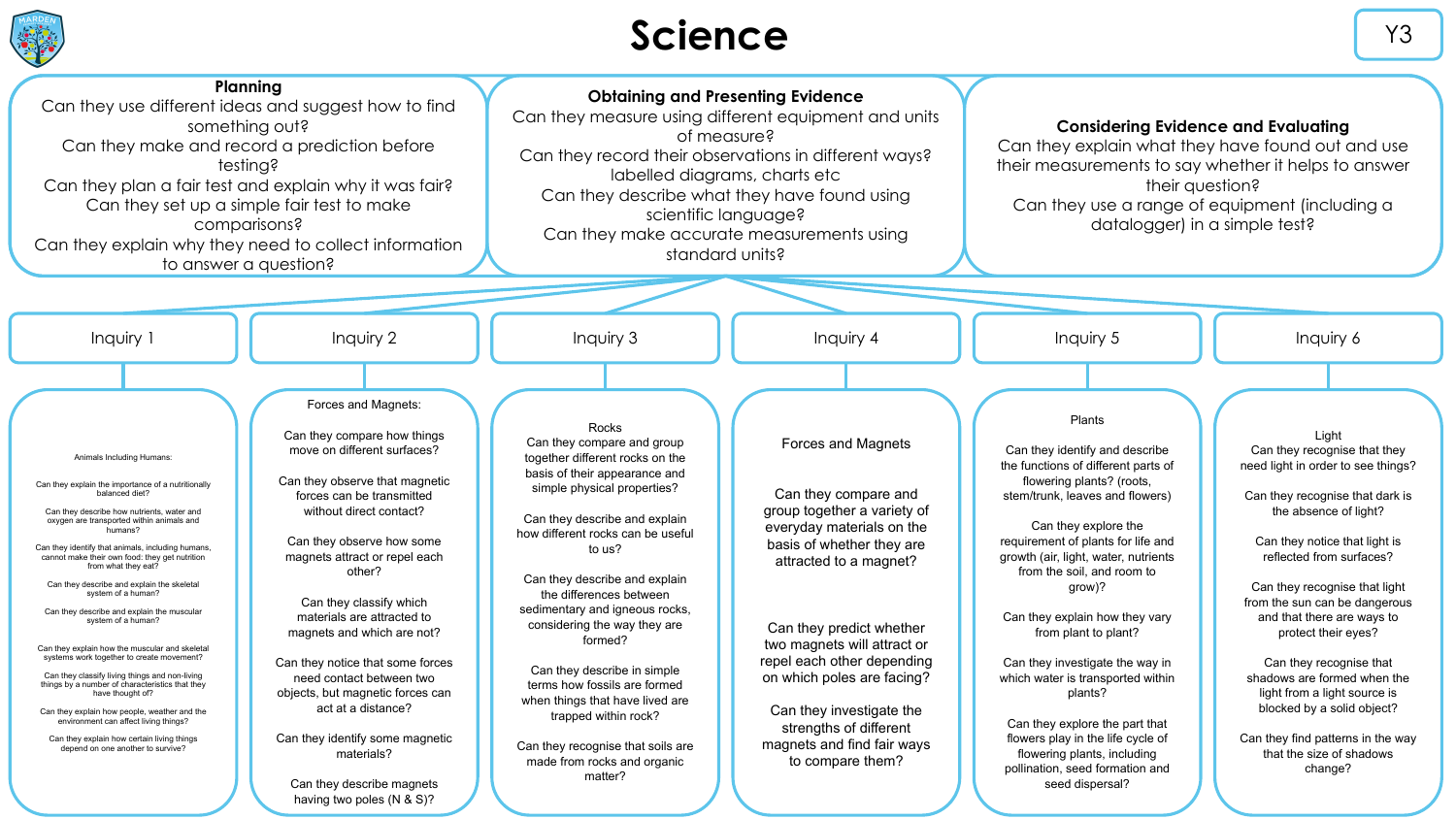

# Science  $\sqrt{4}$

|                                                                                                                                                                                                                                                                                                                             | Plannina<br>Can they set up a simple fair test to make comparisons?<br>Can they plan a fair test and isolate variables, explaining why<br>it was fair and which variables have been isolated?<br>Can they suggest improvements and predictions?<br>Can they decide which information needs to be collected<br>and decide which is the best way of collecting it?<br>Can they use their findings to draw a simple conclusion?                                                                                                                                                                                                                                                                                                                                                                                                                                                                      | <b>Obtaining and Presenting Evidence</b><br>Can they take measurements using different<br>equipment and units of measure and record what<br>they have found in a range of ways?<br>Can they make accurate measurements using<br>standard units?<br>Can they explain their findings in different ways<br>(display, presentation, writing)?                                                                                                                                                                                                                                                                                                                                                                                                                                                                    |                                                                                                                                                                                                                                                                                                                                                                                                                                                                                                                                                                                               | <b>Considering Evidence and Evaluating</b><br>Can they find any patterns in their evidence or<br>measurements?<br>Can they make a prediction based on something they have<br>found out?<br>Can they evaluate what they have found using scientific<br>language, drawings, labelled diagrams, bar charts and<br>tables?<br>Can they use straightforward scientific evidence to answer<br>questions or to support their findings?<br>Can they identify differences, similarities or changes related to<br>simple scientific ideas or processes?                                                                                                                                                                                                            |                                                                                                                                                                                                                                                                                                                                      |
|-----------------------------------------------------------------------------------------------------------------------------------------------------------------------------------------------------------------------------------------------------------------------------------------------------------------------------|---------------------------------------------------------------------------------------------------------------------------------------------------------------------------------------------------------------------------------------------------------------------------------------------------------------------------------------------------------------------------------------------------------------------------------------------------------------------------------------------------------------------------------------------------------------------------------------------------------------------------------------------------------------------------------------------------------------------------------------------------------------------------------------------------------------------------------------------------------------------------------------------------|--------------------------------------------------------------------------------------------------------------------------------------------------------------------------------------------------------------------------------------------------------------------------------------------------------------------------------------------------------------------------------------------------------------------------------------------------------------------------------------------------------------------------------------------------------------------------------------------------------------------------------------------------------------------------------------------------------------------------------------------------------------------------------------------------------------|-----------------------------------------------------------------------------------------------------------------------------------------------------------------------------------------------------------------------------------------------------------------------------------------------------------------------------------------------------------------------------------------------------------------------------------------------------------------------------------------------------------------------------------------------------------------------------------------------|----------------------------------------------------------------------------------------------------------------------------------------------------------------------------------------------------------------------------------------------------------------------------------------------------------------------------------------------------------------------------------------------------------------------------------------------------------------------------------------------------------------------------------------------------------------------------------------------------------------------------------------------------------------------------------------------------------------------------------------------------------|--------------------------------------------------------------------------------------------------------------------------------------------------------------------------------------------------------------------------------------------------------------------------------------------------------------------------------------|
| Inquiry 1                                                                                                                                                                                                                                                                                                                   | Inquiry 2                                                                                                                                                                                                                                                                                                                                                                                                                                                                                                                                                                                                                                                                                                                                                                                                                                                                                         | Inquiry 3                                                                                                                                                                                                                                                                                                                                                                                                                                                                                                                                                                                                                                                                                                                                                                                                    | Inquiry 4                                                                                                                                                                                                                                                                                                                                                                                                                                                                                                                                                                                     | Inquiry 5                                                                                                                                                                                                                                                                                                                                                                                                                                                                                                                                                                                                                                                                                                                                                | Inquiry 6                                                                                                                                                                                                                                                                                                                            |
| Animals Including<br>Humans:<br>Can they identify and<br>name the basic parts<br>of the digestive<br>system in humans?<br>Can they describe the<br>simple functions of<br>the basic parts of the<br>digestive system in<br>humans?<br>Can they identify the<br>simple function of<br>different types of<br>teeth in humans? | Sound<br>Can they describe a range of sounds and explain<br>how they are made?<br>Can they associate some sounds with something<br>vihrating?<br>Can they compare sources of sound and explain<br>how the sounds differ?<br>Can they explain how to change a sound<br>(louder/softer)?<br>Can they recognise how vibrations from sound<br>travel through a medium to an ear?<br>Can they find patterns between the pitch of a<br>sound and features of the object that produce it?<br>Can they find patterns between the volume of the<br>sound and the strength of the vibrations that<br>produced it?<br>Can they recognise that sounds get fainter as the<br>distance from the sound source increases?<br>Can they explain how you could change the pitch<br>of a sound?<br>Can they investigate how different materials can<br>affect the pitch and volume of sounds?<br><b>LINK TO MUSIC</b> | Animals Including Humans:<br>Can they compare the teeth of<br>herbivores and carnivores?<br>Can they explain what a simple food<br>chain shows?<br>Can they construct and interpret a<br>variety of food chains, identifying<br>producers, predators and prey?<br>Living Things and Their Habitats:<br>Can they recognise that living things<br>can be grouped in a variety of ways?<br>Can they explore and use a<br>classification key to group, identify and<br>name a variety of living things? (plants,<br>vertebrates, invertebrates)<br>Can they compare the classification of<br>common plants and animals to living<br>things found in other places? (under<br>the sea, prehistoric)<br>Do they recognise that environments<br>can change and this can sometimes<br>pose a danger to living things? | States of Matter:<br>Can they compare and group<br>materials together, according to<br>whether they are solids, liquids<br>or gases?<br>Can they explain what happens<br>to materials when they are<br>heated or cooled?<br>Can they measure or research<br>the temperature at which<br>different materials change state<br>in degrees Celsius?<br>Can they use measurements to<br>explain changes to the state of<br>water?<br>Can they identify the part that<br>evaporation and condensation<br>has in the water cycle?<br>Can they associate the rate of<br>evaporation with temperature? | Electricity:<br>Can they identify common appliances<br>that run on electricity?<br>Can they construct a simple series<br>electric circuit?<br>Can they identify and name the basic<br>part in a series circuit, including cells,<br>wires, bulbs, switches and buzzers?<br>Can they identify whether or not a lamp<br>will light in a simple series circuit,<br>based on whether or not the lamp is<br>part of a complete loop with a battery?<br>Can they recognise that a switch opens<br>and closes a circuit?<br>Can they associate a switch opening<br>with whether or not a lamp lights in a<br>simple series circuit?<br>Can they recognise some common<br>conductors and insulators?<br>Can they associate metals with being<br>good conductors? | Electricity:<br>Can they explain how a<br>bulb might get lighter?<br>Can they recognise if all<br>metals are conductors of<br>electricity?<br>Can they work out which<br>metals can be used to<br>connect across a gap in<br>a circuit?<br>Can they explain why<br>cautions are necessary<br>for working safely with<br>electricity? |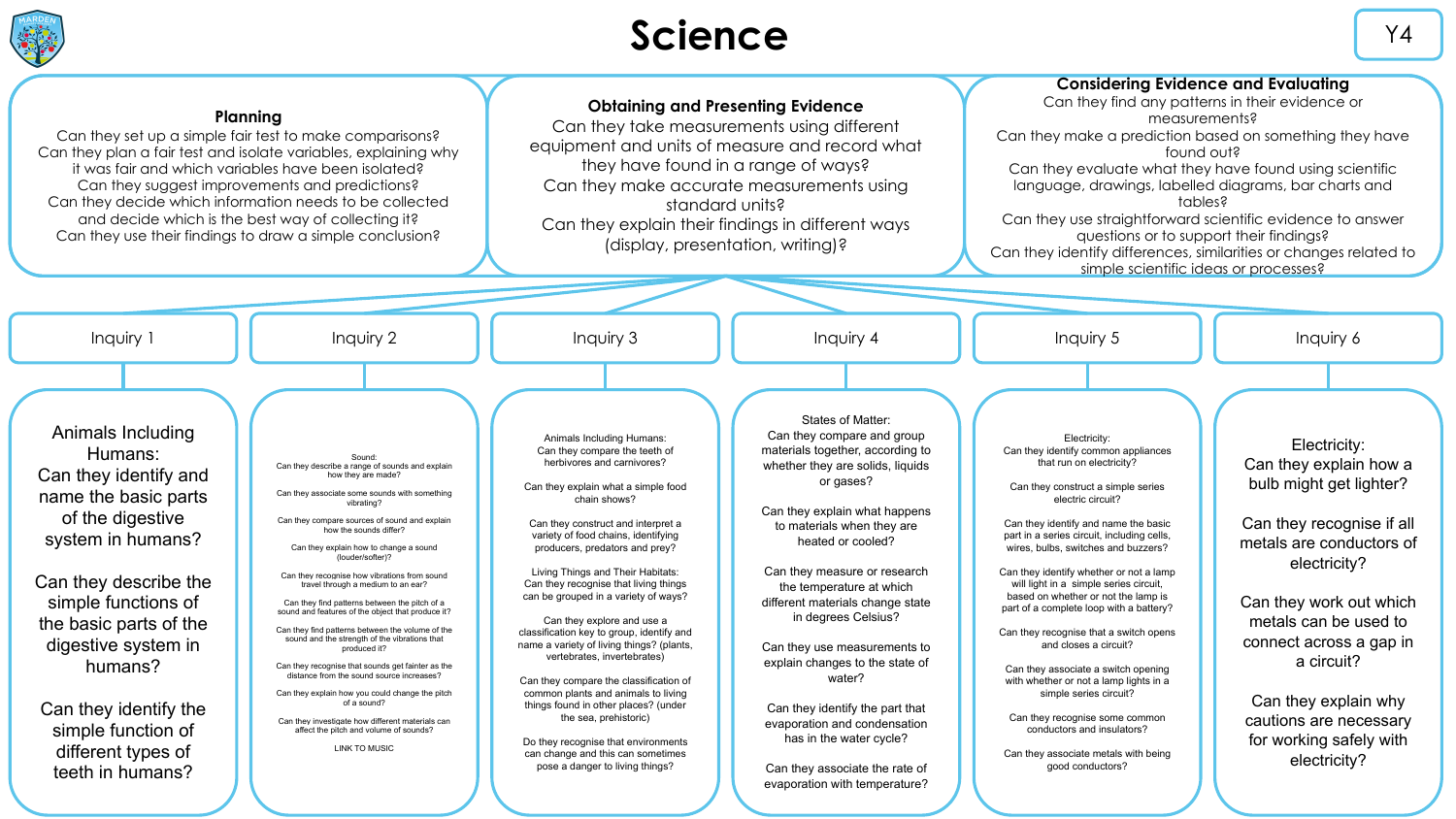

### **Science** Y5